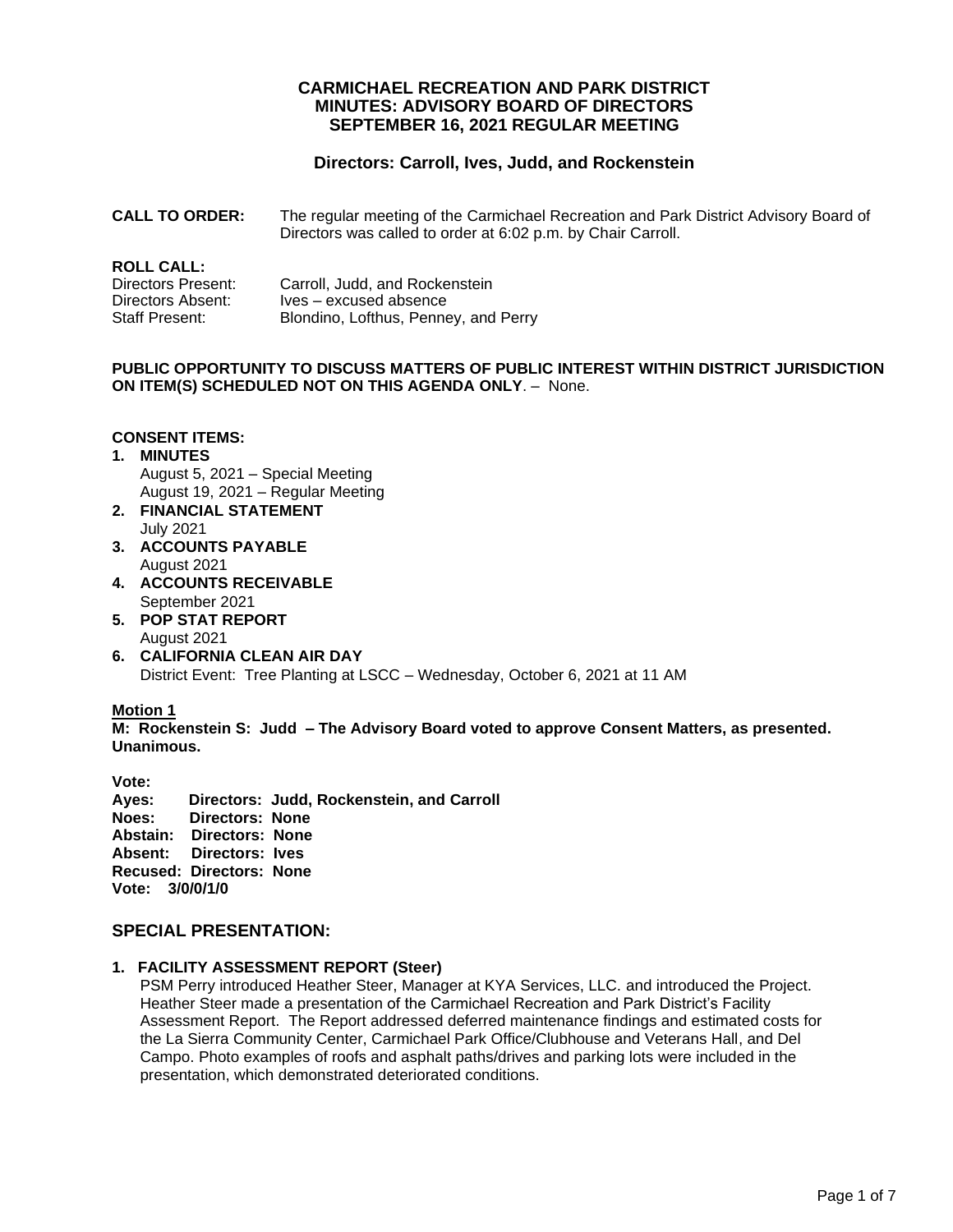Following the presentation, the item was discussed by the Advisory Board. After discussion, questions, and comments, the Advisory Board received and filed the Report for future repairs, improvements, and funding considerations.

## **REPORTS:**

**1. ADVISORY BOARD MEMBER REPORTS –** Directors reported on activities of interest to the District

Chair Carroll shared her regrets that she would not be available for the Clean Air Day, Tree Planting Event due to another commitment.

Director Rockenstein reported highlights from attendance at the September 14th Meeting of the Carmichael Parks Foundation. Chair Carroll plans to attend their meeting in October.

## **2. STAFF REPORT (Blondino, Lofthus, Penney, and Perry)**

Staff reported on current District operations, projects, and events, as follows:

#### **Recreation Division**

*Alaina Lofthus, Recreation Services Manager – Highlights from the Recreation Division:*

#### **KHO**

- After a month of school and restarting the program, 21 children are attending per week
- Program is slowly growing; hope to reach 30 children by the holidays

## **Tiny Tots**

- Program started with 10 children total (6 in the younger class and 4 in the older).
- Two new instructors have done a great job reopening the program.
- Hope to increase to about 10 in the younger group and 7 in the older group by Winter of next year.

## **Adult Sports**

- Volleyball summer league completing playoffs, taking registration for fall league
	- $\circ$  Received feedback from managers that they may not play this spring due to having to wear face coverings while playing.
- **Softball Leagues** 
	- o Seniors are finishing their Spring/Summer League this month
		- Senior players held a BBQ at the Carmichael Park Picnic Shelter on 8/26 and invited staff to join them. Most of the maintenance staff were able to enjoy lunch and the players showed great appreciation toward them.
	- $\circ$  Friday Night League was able to play games again this past Friday after having 4 straight weeks of cancellations due to either high temperatures or poor air quality. They were happy to be back on the fields and now the "Summer" league will end 10/22

## **Youth Sports**

- Elementary Volleyball Full; 45 players
	- Four volunteer coaches stepped forward after staff reached out to parents explaining the shortage of coaches and asking for help so we wouldn't have to cancel the program. Before this ask, staff had only been able to recruit 1 employee to coach.
- Middle School Volleyball Full; 72 players at Barrett and Will Rogers
	- Unfortunately, we did have to cancel the 6th/7th grade Will Rogers team due to staff shortage and no teachers or parents stepping in when staff asked for help.
- Kidz Love Soccer 66 children registered for September Classes
- DART Swim Lessons CRPD received some statistics from DART on a post-program survey. 260 swim lessons given
	- 75 participants from Carmichael and Fair Oaks zip codes
	- 37 Scholarships provided by Parks Foundation

#### **Facility Rentals**

- Many regular user groups returned including the Seniors Club, DAV, Capital A's, American Legion, and Bike Hikers.
- Picnic Shelter has been a popular rental with 6 events occurring there since my last report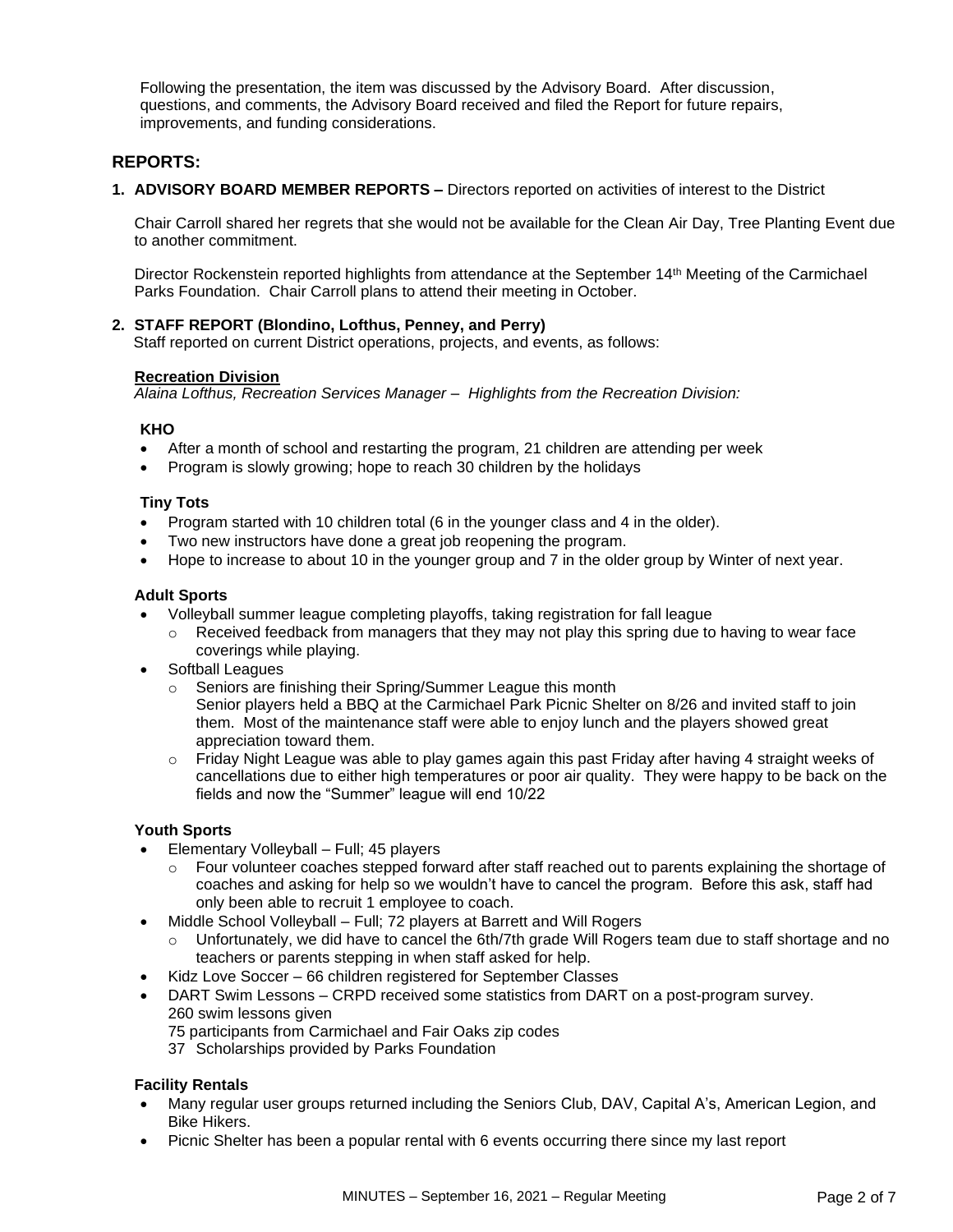- Bocce Ball continues to be popular with 4 rentals
- Garfield House Staff has completed the marketing brochure including hiring a graphic designer to complete a site map

#### **Events**

- Summer Concerts in the Park had a final concert on Wednesday 9/8 after having to cancel the finale due to poor air quality
	- $\circ$  Great series this summer with so many generous community members that attended and donated to help support the event.
	- Founders Day is coming up on 9/25 from 10am 3pm
	- o Classic Car show is back
	- $\circ$  Live music from the Mere Mortals Band (classic rock hits from the 60's 90's with some R&B, blues rock and rockin' oldies mixed in)
	- o Vendors, Kids Zone, and Food Trucks

#### **Maintenance Division**

*James Perry, Park Services Manager – Highlights from the Parks Division*

## **Maintenance & Operations**

- Vandalism/Property Damage Staff performed the following:
	- o Graffiti/Vandalism: Covered graffiti at Carmichael Park Bandshell. There were also a few unauthorized gatherings during weekdays and weekends which left the Bandshell trashed. Cleanup took a lot of time away from normal maintenance. FEC was contacted to monitor and address.
- Irrigation Staff performed the following:
	- $\circ$  Continues to oversee irrigation systems daily throughout the District. With Fall coming, bringing hopes of rain, irrigation should begin to be less of a priority.
	- o Repaired main lines at Glancy Oaks and Jensen Botanical Garden.
	- o Replaced 10 sprinkler heads at various parks
	- o Repaired an irrigation line in the rose bed at CP.
- Carmichael Park Staff performed the following:
	- o Replaced 2 broken bleacher boards on BF 2 at CP.
	- o Spread a couple yards of bark at the Vet's Hall planter box.
	- o Improved the area around the drain with gravel at the dog park.
- Sutter-Jensen Community Park Staff performed the following:
	- $\circ$  Ordered and installed a new gate panel, damaged a couple months ago by an unknown vehicle.
	- o Added about a yard of road base to the driveway entry.
- Bird Track Park –Contracted the repair of the rubberized surface which was vandalized last month.
- $\bullet$  HVAC
	- $\circ$  Contractor replaced two package units at LSCC; unfortunately, another one failed and is scheduled to be replaced next week. The Budget estimates two-unit replacements per year. Now three already this fiscal year.

#### **Project Updates**

- LSCC 800 Wing Resubmitted the plans to the County a little over a week ago. Three of the four issues have been cleared. The architect reached out to get more information on the last item. In theory, we "should" have an approved set of plans by the next board meeting.
- Sutter Jensen Community Park, Garfield House Landscape Design Received the first draft of the landscape design and cost estimates. Staff plans to meet with the Facility Committee to review.
- Carmichael Park Pickleball lines were painted on courts 5 & 6 as a "pilot program".

## **Personnel**

- Training
	- $\circ$  Staff participated in two Webinars for continued education credits for Pesticide Applicators Licensing/Certificate. Management participated in four pesticide trainings.
	- o Management attended a two-day Webinar hosted by CSDA on Special District Construction Projects.
- Regular Part time Maintenance Worker No applications received over the past six weeks. Recruitment will continue until filled.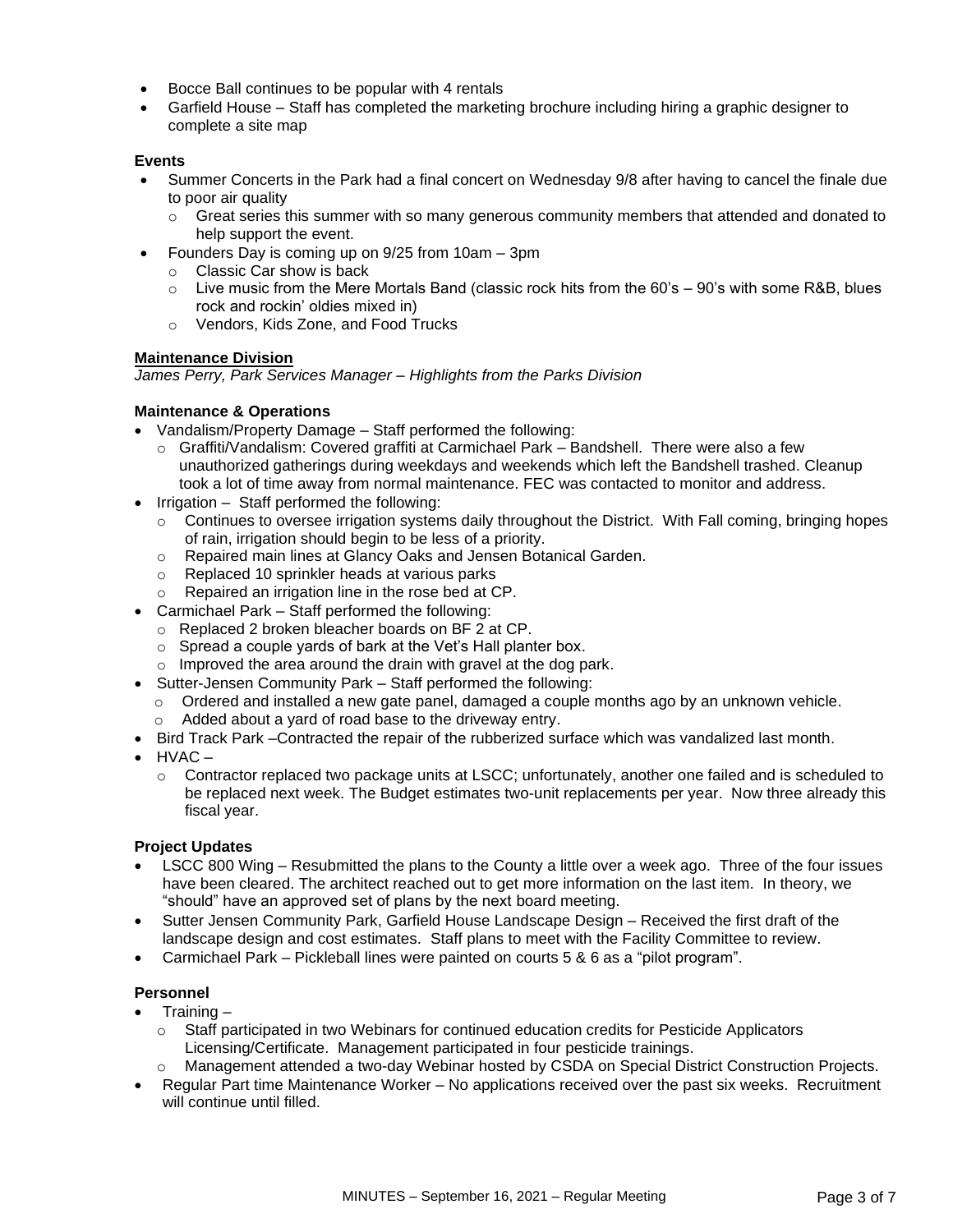#### **Administration Services Division**

#### *Ingrid Penney, Administrative Services Manager – reported on program area*

#### **Budget/Finance –**

- Sacramento County BOS approved Budget revisions at their hearings last week. Minor change was made to the Assessment Budget, minus \$1 due to rounding, new budget total \$403,407. Budget adoption goes before them on September 28.
- The Financial Statement in tonight's package reflects the FY2020-21 Budget. Next month's report will reflect the Adopted FY2021-22 which includes the revisions made on 9/28.
- Staff continues to complete year end reporting requirements to County DOF and CAPRI, examples include Single Audit – Grant Information, Final Payroll Report for FY2020-21, with more to come.
- Met virtually with County Personnel to discuss EE Health and Welfare Benefits effect 1/22. We projected 5% increase for Health Insurance, 2 of the 3 Providers came in between with a 1.68% and 4.18% increase while another came in at 7.88%, another year of higher increase; next year the County projects that this carrier's trend will continue. Currently, we have employees enrolled in all three programs. We'll know more about costs once Open Enrollment is completed in October. VSP rates went down by \$0.26 for single coverage; \$0.68 for family coverage. No other changes: Dental & Life.

## **Contracts** –

- Administrative support for various contracts checking for completion and insurance documents.
- Contract with KYA & COAC completed.
- Contract for group facilitation for a District program was prepared and sent to a Consultant for review.
- Lease Amendment completed and on tonight's agenda.

#### **HR –**

- Administrative support for recruitment, screening, and personnel set up for recreation and park positions.
- Job Description Update: Staff working with County Personnel on the update to the Secretary/Receptionist title and duties.
- COVID19 Prevention Plan: RSM Lofthus and I completed the updates to the Plan, using links to latest information on various guidelines. There are additional changes in the next few weeks, SB95 ends 9/30; changes to Cal OSHA ETS.

#### **Monthly Training topics include:**

- Recruitment Hacks For the Desperate ER
	- $\circ$  EE retention tips not necessarily about \$; present, thoughtful, empathetic
	- o Turnover in elsewhere could mean opportunity
	- $\circ$  Flexible to allow telework when feasible
	- o Prioritize EE wellness
	- o Be transparent
	- o Stay "in touch"
	- o Care5

## • Q & A

- o Latest COVID19 News and guidelines
- o SB95 ending 9/30/21; updates to CalOSHA Emergency Temporary Standards
- o Vaccinations/COVID19 Testing
- o Wage and Hour Questions
- o ADA/Reasonable Accommodation

#### *Mike Blondino, District Administrator – Report*

#### **Future Funding** –

Reported that the RFP proposals deadline was 9/17 at 3 pm. All proposals submitted will be reviewed by at least 1 or 2 AB members and staff. There could be interviews the last week in September. The plan is to have an agreement for the Advisory Board to review and vote on at the October meeting.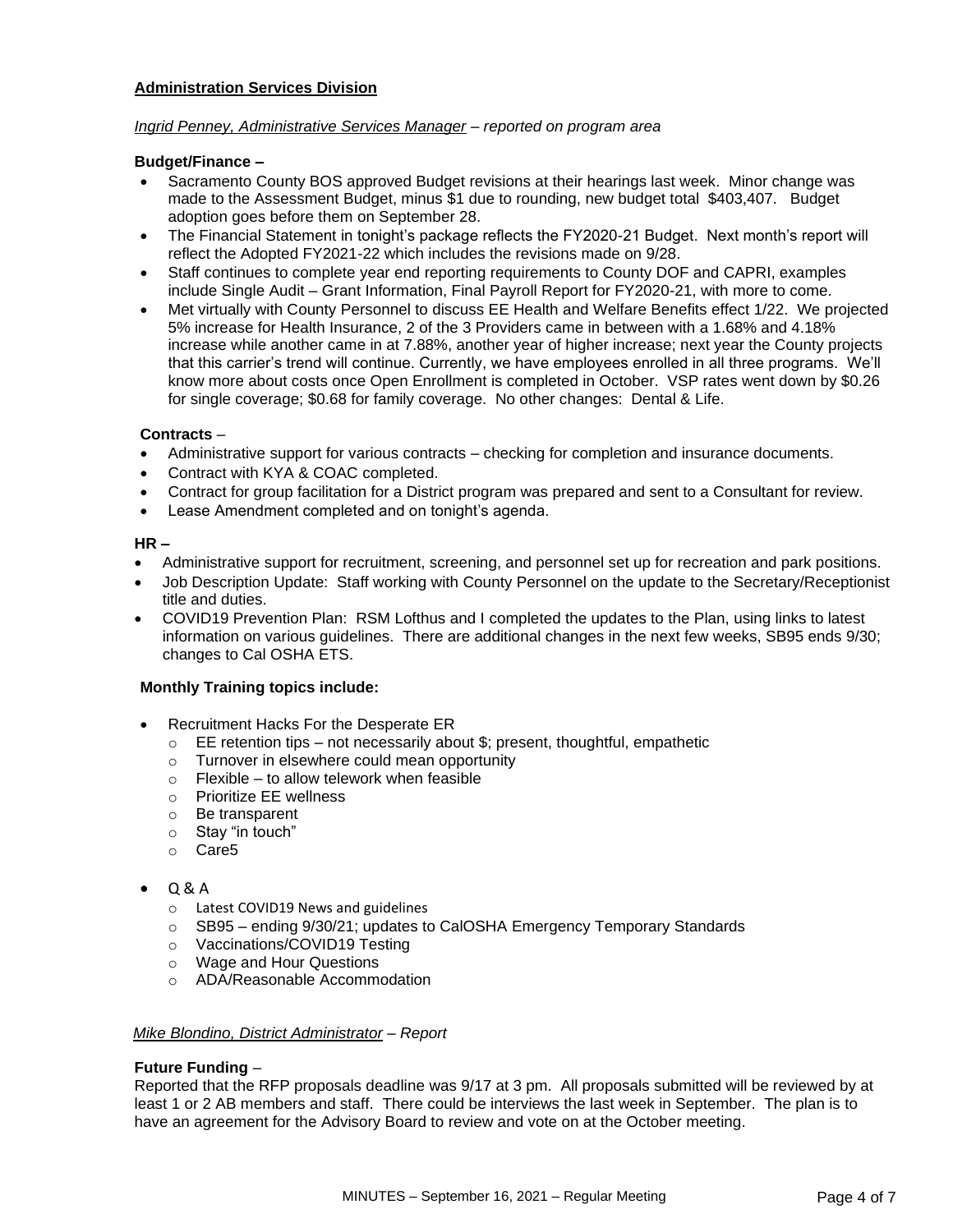#### **Memorial Bench, Brick, and Tree Program** –

We are live with this program!!! Our website has been updated with the information and the Park Foundation, who are partnering with us, have a pay link on their website.

#### **Community Garden –**

We have run into some issues at the Community Garden with people following the rules and communication issues. We have had to remove 1 gardener who was stealing from others at the garden. We tried our best for this not to happen, but Sharlene and Alaina eventually had to meet with the family of this lady to explain what was going on, as they had no idea. We think bringing in a local mediator to work to get everyone on the same page is a good step forward. We are also going to bring in a Russian translator as we think a language barrier hasn't helped.

#### **Master Plan Update –**

CRPD Staff met with Linda Gates and staff to review some items for the update coming. Our Project Manager (Melonie) is back from maternity leave. Alaina and Sharlene are working to get postcards out to 5,000 living around the parks to get the word out about the AB meeting on Oct 21st and to gather input on the updates that have been made. We will also do Yard signs again in each park as we found those very effective in getting the work out.

#### **Community Outreach –**

- Kiwanis Continue to attend the meetings on-line. The group has decided to stick with Zoom for now, but meet in-person eventually at the Clubhouse.
- CID meetings Reported that he's chairing the Ad Hoc Security Oversight Committee. CID working on a new RFQ for patrol services; due to the boundary expansion on Jan 1<sup>st</sup> and to see if there are any better patrol operations out there.
- Park Foundation The Foundation is excited about the future opening of the Garfield House and would like to see an Open House once the landscaping is complete. Made inquiry as to whether any Advisory Board members would like to join staff with planning the event?
- Carmichael Water- CWD has approached CRPD about using O'Donnell Park for a future well site. There was an agreement set up in 1999 between the 2 Districts. We will bring future updates if this process moves along.
- CP Issues- We have seen a real uptick in strange behavior this week at CP and being part of the CID has helped with asking for increased patrols through the park by Sheriff and CPO. Also, James has been in touch with FEC.
- IT The process of switching over the phone system is still at work in progress.
- Prop 68 Update The State has a copy of the deed restrictions for both sites. Mr. Perry is going to be doing a walk through with a State rep at both sites next week and then the next step is for Admin to submit the paperwork to get reimbursed.
- Shine Grant We should hear back from SMUD in late October or November about the grant.
- Miscellaneous –
- o Horses in the park Spoke with several other districts; they don't allow horses in their parks.
- Look Ahead -Review with Advisory Board.

## **ACTION ITEMS:**

#### **1. EASEMENT FOR TEMPORARY CONSTRUCTION**

Property Address: 5341 El Camino Avenue, Carmichael, CA 95608 (Cardinal Oaks Park) Purchase price of the Easement: \$8,500

Administrator Blondino made a presentation and recommendation to approve an Agreement with the County of Sacramento, Department of Transportation (DOT) for purchase of a Temporary Construction Easement across a portion of CRPD property; delegation authority to the District Administration to execute Agreement. DOT plans to install sidewalk, curb and gutter, bike lanes and streetlights in the area.

Following the presentation, the item was discussed by the Advisory Board and then opened for public comment. After discussion, questions, and comments, the following motion was made: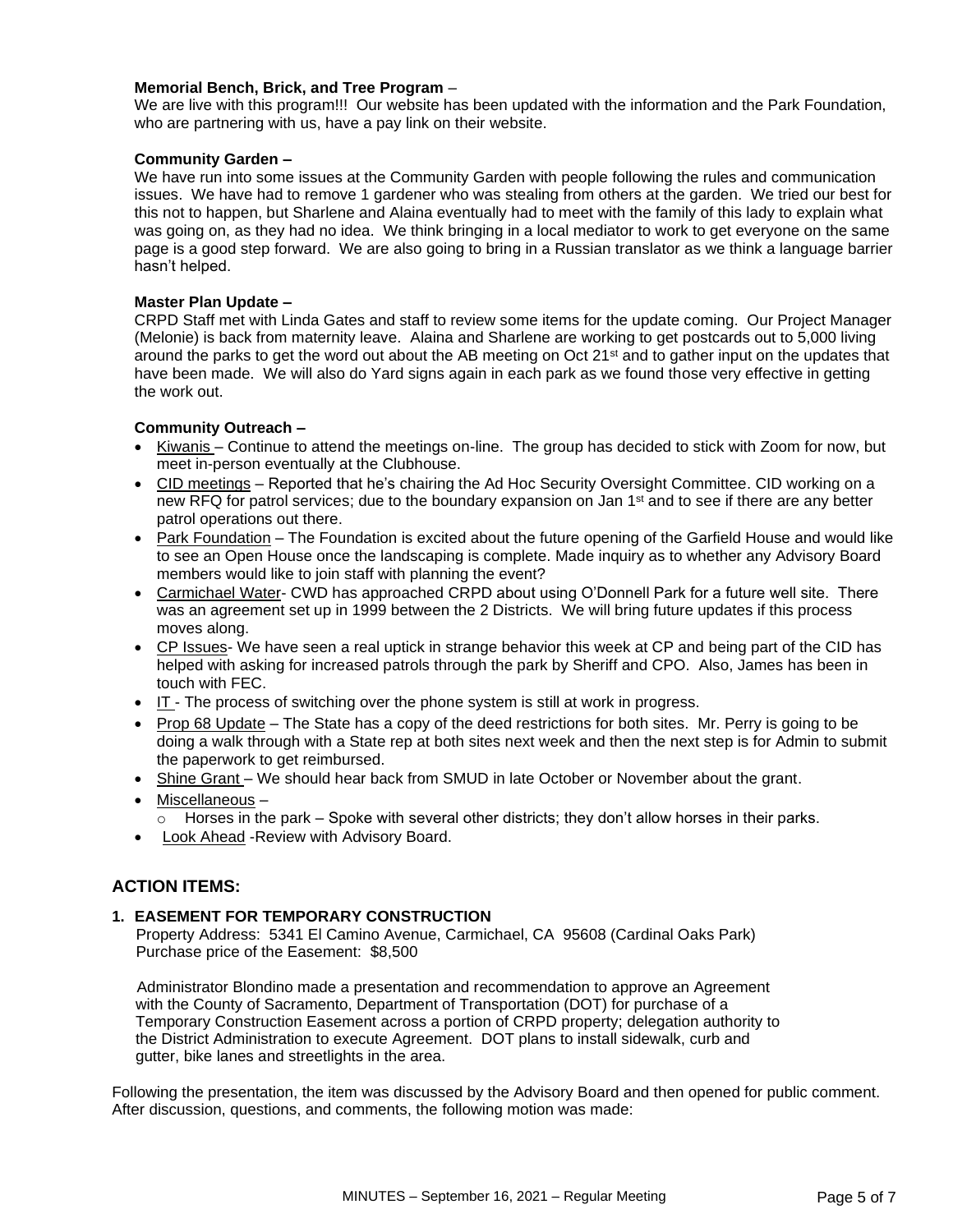#### **Motion 2**

**M: Judd S: Rockenstein – The Advisory Board voted to approve the Staff recommendation to approve an Agreement with the County of Sacramento, Department of Transportation (DOT) for the purchase of a Temporary Construction Easement across a portion of CRPD property located at 5341 El Camino Avenue, Carmichael, CA 95608 (Cardinal Oaks Park) in the amount of \$8,500; delegation authority to the District Administration to execute the Agreement, as presented. Unanimous of those present.** 

**Vote:** 

**Ayes: Directors: Rockenstein, Judd, and Carroll Noes: Directors: None Abstain: Directors: None Absent: Directors: Ives Recused: Directors: None Vote: 3/0/0/1/0**

#### **2. CAPRA LEASE – FIRST AMENDMENT**

Lease Agreement between CRPD and Jessie Crowell, dated October 1, 2018 Property Address: 6000 Kenneth Ave., Carmichael, CA 95608

ASM Penney made a presentation and recommendation to approve a First Amendment to the CAPRA Lease, option to renew for a three-year period, October 1, 2021 to September 30, 2024 upon the same terms and conditions; to authorize the District Administrator to execute the First Amendment.

Following the presentation, the item was discussed by the Advisory Board and then opened for public comment. After discussion, questions, and comments, the following motion was made:

#### **Motion 3**

**M: Rockenstein S: Judd – The Advisory Board voted to approve the Staff recommendation to approve a First Amendment to the CAPRA Lease, option to renew for a three-year period, October 1, 2021 to September 30, 2024 upon the same terms and conditions; to authorize the District Administrator to execute the First Amendment. Unanimous of those present.** 

**Vote:** 

**Ayes: Directors: Judd, Rockenstein, and Carroll Noes: Directors: None Abstain: Directors: None Absent: Directors: Ives Recused: Directors: None Vote: 3/0/0/1/0**

#### **UPCOMING PROGRAM AND EVENTS:**

*For more information about these and other program and events, please visit the District Website: [www.carmichaelpark.com.](http://www.carmichaelpark.com/)*

## **RECESS TO CLOSED SESSION at 7:52 PM.**

**1.\* PUBLIC EMPLOYEE PERFORMANCE EVALUATION** Unrepresented Employee - District Administrator Pursuant to California Government Code §54957

# **RECONVENE TO OPEN SESSION - CLOSED SESSION REPORT at 8:41 PM.**

#### **TIME AND PLACE OF NEXT MEETING:**

#### **1. Regular Meeting**

The next meeting of the Advisory Board of Directors, a Regular Meeting is scheduled for Thursday, October 21, 2021, at 6:00 pm, a Hybrid Meeting; Community Clubhouse #2 at Carmichael Park and/or Via Zoom.